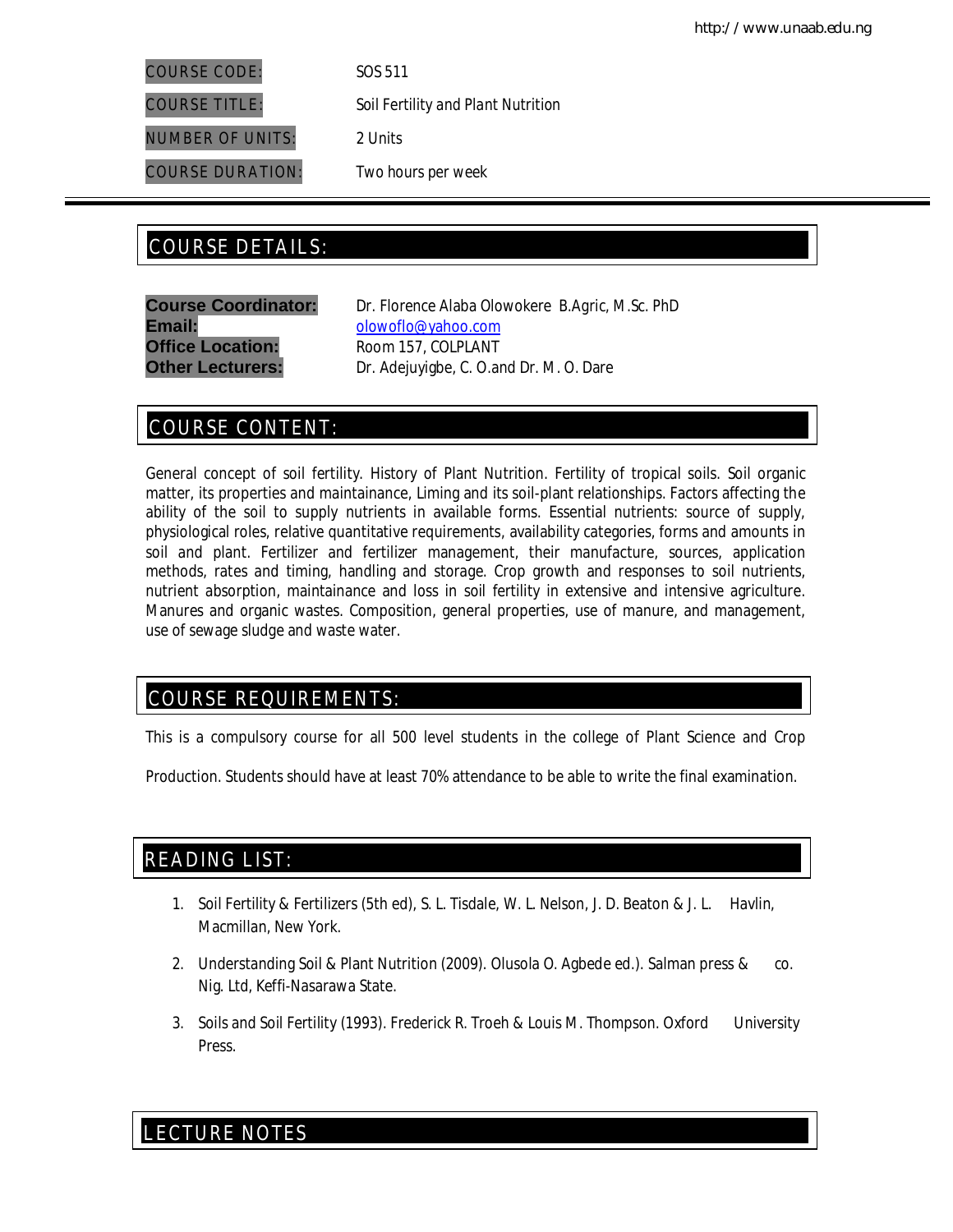## General Concept of Soil Fertility

The plant depends on soil not only for anchorage but required elements for its structural build-up and physiological processes. All the elements that have been identified as essential for crop-plant growth and yield are obtained from the soil with the exception of C which is obtained from the air through the stomata. Hydrogen and oxygen are obtained from water absorbed through plant roots. The remaining elements – N, P, K, Ca, Mg, S, and the micronutrients, which are referred to as plant nutrients, are obtained directly from the soil. Thus the plant depends on the soil for its nutrition.

All the plant nutrients are present in the soil. However, the mere presence of plant nutrients in the soil does not mean that such a soil is fertile. Plants absorb nutrients in ionic forms dissolved in soil solution. Also, for optimum performance of crop, there must be sufficient amount of all the nutrients enough to meet the minimum requirement of the crop. Thus the soil must be able to supply adequate amount of plant nutrients, in forms which can be absorbed by the crop, within its lifespan. Thus soil fertility is defined as the ability of the soil to supply plant nutrients in adequate quantity and in available forms

Available forms of plant nutrients are the forms (ionic) which can be absorbed by the growing plant. **FACTORS AFFECTING THE FERTILITY OF SOIL** 

The ability of soil to supply plant nutrients in the available forms is affected by many physical, chemical and biological factors, including management practices.

Soil water

Plants tend to get their nutrients from the water in the soil. This water is usually referred to as the soil solution because it contains dissolved materials (cations and ions) as well as suspended colloids of clay and organic matter.

Soil solution does not contain sufficient nutrients at any one time to last the life of the plant. It has to be replenished from the pool of nutrients adsorbed onto soil colloids (exchangeable nutrients) and those bound up in solid form as minerals or organic matter called the stable pool

Cation Exchange Capacity (CEC) and Base Saturation

Cation exchange capacity is generally defined as the ability of the soil to adsorb cations.

Many of these nutrients are absorbed in the form of cations. Most soils have at least some ability to hold onto these ions at negatively charged sites within the soil. The amount that they can hold is called the Cation Exchange Capacity. The cations are held to the edges of particles within the soil. This is referred to as adsorption. (Use magnets to demonstrate attraction of positive and negative.) The cations in the soil are divided into acids and bases. The acids are predominantly hydrogen and aluminum. The bases are primarily calcium, magnesium, sodium, and potassium.

CEC is technically defined as the sum of exchangeable bases plus total soil acidity at a specific pH value, usually 7.0 or 8.0.

When acidity is expressed as salt-extractable acidity, the cation exchange capacity is called the effective cation exchange capacity (ECEC) because this is considered to be the CEC of the soil at the native pH value. It is usually expressed in centimoles of charge per kilogram of soil (cmol kg-1) or millimoles of charge per kilogram of soil.

The CEC of the soil is dependent on the following:

Amount of clay: Higher amounts of clay mean higher CEC.

Type of clay: Certain kinds of clay (smectites, montmorillonite) have higher CEC than others (such as kaolinite).

Amount of organic matter: Higher amounts of organic matter mean higher CEC

pH dependent CEC: Amorphous clay minerals and organic matter have a CEC that varies with pH. As pH increases, so does the CEC. For every pH unit above 4.5 there is a 1 cmol kg-<sup>1</sup> increase for each percent organic matter.

# Base saturation

Base saturation refers to the percentage of exchange sites (negatively charged sites on clay and organic particles) that are occupied with bases (usually  $Ca^{2+}$ , Mg<sup>2+</sup>, K<sup>+</sup> and Na<sup>+</sup>) as opposed to ions that make the soil acid (H<sup>+</sup> or Al<sup>3+</sup>). In technical terms it is the ratio of the quantity of exchangeable bases to the cation exchange capacity. The value of the base saturation varies according to whether the cation exchange capacity includes only the salt extractable acidity (see cation exchange capacity) or the total acidity determined at pH 7 or 8. It is often expressed as a percent.

*Exchangeable bases:* Charge sites on the surface of soil particles that can be readily replaced with a salt solution. In most soils,  $Ca^{2+}$ , Mg<sup>2+</sup>, K<sup>+</sup> and Na<sup>+</sup> predominate. Historically, these are called bases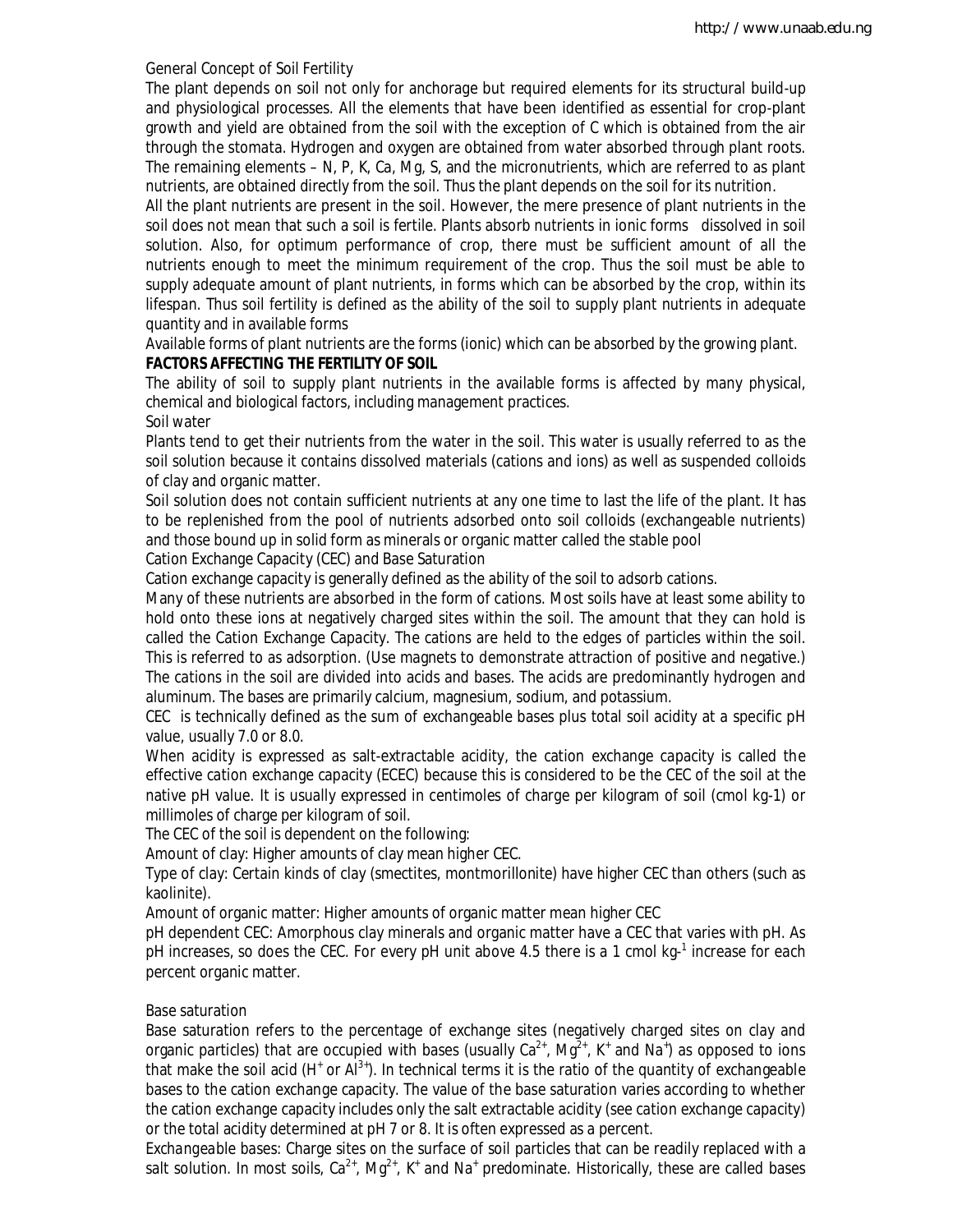because they are cations of strong bases. Many soil chemists object to this term because these cations are not bases by any modern definition of the term.

Soils with high base saturations are considered more fertile because many of the "bases" that contribute to it are plant nutrients. Usually the base saturation is 100 percent when the pH is above about 6.5. Since rainfall tends to leach bases out of the soil, areas with higher rainfall tend to have lower base saturations than areas with lower rainfall, unless the parent material is high in bases (such as limestone).

Soil Reaction

Soil reaction refers to the degree of acidity and alkalinity of the soil. It covers the attribute of the soil in terms of its being acid, acidic, alkaline, alkali, sodic or saline. The degree of acidity or alkalinity of a soil can be denoted by its pH

*What is pH?*

The pH of a soil is defined as the negative of the log of the concentration of hydrogen ions (moles per liter); it is a number between 0 and 14. (Water, H<sub>2</sub>O or HOH is usually in equilibrium with its constituent ions, H<sup>+</sup> and OH<sup>-</sup> and has a pH of 7.) In acid soils (pH < 7), H<sup>+</sup> ions predominate. In alkaline soils (pH > 7), OH ions predominate. Soils with pH of 7 are neutral.

*Effect of pH on nutrient availability and uptake* 

pH does not directly affect plants. It does affect the availability of different nutrients and toxic elements to plants. This is mostly due to the fact that pH changes the form of many of the nutrients and many of the forms are relatively insoluble.

Low pH causes nutrient deficiency, especially calcium phosphorus, and nitrogen. Extreme pH reduces the population of some useful organisms, such as bacteria and earthworms.

#### Soil acidity

Acidity refers to the condition of the soil when the exchange complex is dominated by hydrogen and aluminum ions. There are two forms of soil acidity:

Exchangeable acidity (salt-replaceable acidity) - The aluminum and hydrogen that can be replaced from an acid soil by an unbuffered salt solution such as KCl or NaCl.

Total acidity, total - The total acidity including residual and exchangeable acidity. Often it is calculated by subtraction of exchangeable bases from the cation exchange capacity determined by ammonium exchange at pH 7.0. It can be determined directly using pH buffer-salt mixtures (e.g., BaCl<sub>2</sub> plus triethanolamine, pH 8.0 or 8.2) and titrating the basicity neutralized after reaction with a soil.

Factors which contributes to a soil becoming acidic include

Le*aching*: Refers to the washing down of plant nutrients below the soil beyond the reach of the plant roots leaving behind hydrogen ion.

*Use of acid fertilizers*: The use of acid fertilizers like ammonium sulphate and ammonium nitrate can easily cause acidity in the soil.

*Nutrient uptake by plants*: the absorption of soluble minerals by plants results in the accumulation of hydrogen ions which cause soil acidity.

*Presence of acid parent materials:* The presence of acid parEnt mateials results in the easy dissolution of the rocks, leaving behind minerals rich in hydrogen ions. .

*Presence of sulphur in the soil*: sulphur undergoes oxidation and dissolution to form acid in the soil. Soil acidity can be ameliorated through

liming and application of organic manure can also be used on the soil to remove acidity *Distribution of acid soils*

Acid soils usually occur where there is sufficient rainfall or other sources of precipitation to leach the bases out of the soil. When this happens, the exchange complex becomes dominated by hydrogen (lowers pH) and aluminum (toxic). In the U.S. there is a fairly strong correlation between precipitation and pH, with soils receiving more than about 30 inches of annual precipitation having a pH less than 6. (See map on page 163 of *Start with the Soil*.)

*3. Problems associated with acidity*

Aluminum toxicity: Aluminum is the third most common element in the earth's crust. It becomes more available at low pH's, and can be toxic to plants.

Manganese toxicity: This may occur in soil that are high in Mn and that have a pH less than 5 *4. Acid soils and liming*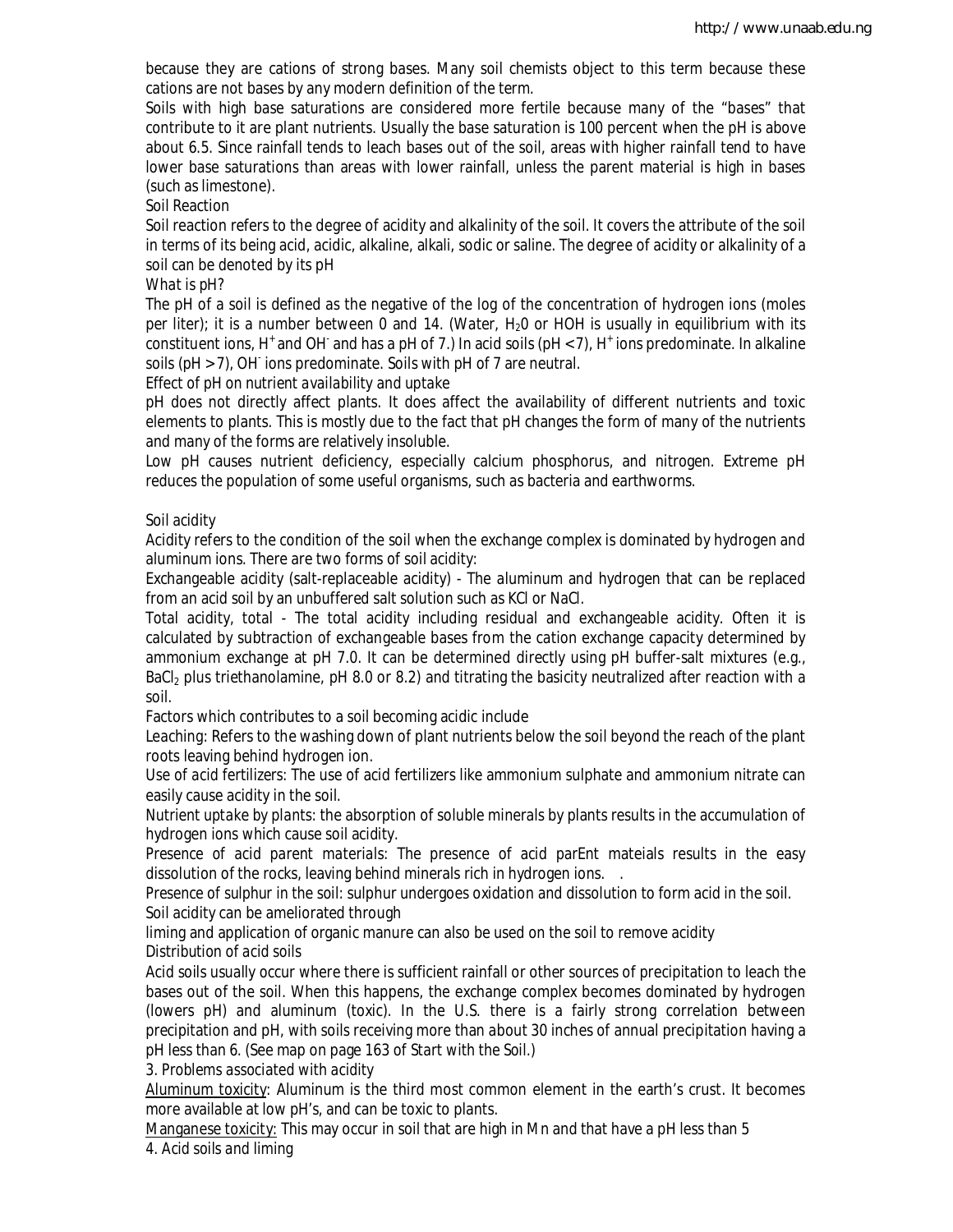Lime (calcium carbonate) is added to acid soils to raise the pH. Calcium replaces hydrogen and aluminum on exchange sites.

Alkalinity, Alkali, Salinity, and Sodic Soils

*1. Definitions*

*Soil alkalinity:* The degree or intensity of alkalinity in a soil, expressed by a value > 7.0 for the soil pH Alkali soil: (i) A soil with a pH of 8.5 or higher or with an exchangeable sodium percentage greater than 0.15 (ESP>15). (ii) A soil that contains sufficient sodium to interfere with the growth of most crop plants. See also saline-sodic soil and sodic soil

Saline soil: A nonsodic soil containing sufficient soluble salt to adversely affect the growth of most crop plants. The lower limit of saturation extract electrical conductivity of such soils is conventionally set at 4 dS m<sup>-1</sup>(at 25°C). Actually, sensitive plants are affected at half this salinity and highly tolerant ones at about twice this salinity.

Sodic soil: A nonsaline soil containing sufficient exchangeable sodium to adversely affect crop production and soil structure under most conditions of soil and plant type. The sodium adsorption ratio of the saturation extract is at least 13.

Saline-sodic soil*:* A soil containing sufficient exchangeable sodium to interfere with the growth of most crop plants and containing appreciable quantities of soluble salts. The exchangeable sodium ratio is greater than 0.15, conductivity of the soil solution, at saturated water content, of  $>$  4 dS m<sup>-</sup>  $1$ (at 25°C), and the pH is usually 8.5 or less in the saturated soil.

#### *2. Some elements contributing to alkalinity*

Calcium: Calcium is common in many soils in arid areas. It helps the soil to form aggregates. (Because it has a +2 charge (divalent), it can bind to two clay or organic particles). Magnesium: Behaves similarly to calcium in helping to form aggregates. Potassium: An important plant nutrient Sodium: Toxic to plants at high levels

### **Soil Organic Matter**

Soil organic matter (SOM) is that fraction of the soil composed of plant and animal remains in various stages of decomposition and synthesis. It includes cells and tissues of soil organisms, and substances from plant roots and soil microbes. Soil organic matter can be divided into two parts: the well-decomposed part in which the original precursor cannot be distinguished anymore known as humus. Humus is dark brown, porous, spongy in appearance with, earthy smell. The other part of SOM is referred to as the non-humic substances and contains fragments of the original substances as identifiable in the original plant and animal remains. Humus also referred to as humic substances consist of three major chemical fractions: fulvic acid, humic acid and humin.

Plants produce organic compounds by using the energy of sunlight to combine carbon dioxide from the atmosphere with water from the soil. Soil organic matter is created by the cycling of these organic compounds in plants, animals, and microorganisms into the soil. In most soils, the organic matter accounts for less than about 5% of the volume.

Soil organic matter is a dynamic entity. It can be lost through natural processes such as erosion, ecological processes such as decomposition, and human activities that promote the processes. Soil organic matter is utilized by soil microorganisms as source of energy and nutrients to support their own life processes. Some of the material is incorporated into the microbes, but most is released as carbon dioxide and water. Some nitrogen is released in gaseous form, but some is retained, along with most of the phosphorus and sulphur.

### **Importance of organic matter to soil fertility and plant nutrition**

- Stabilizes and holds soil particles together. thus reducing the hazard of erosion.
- aids the growth of crops by improving the soil's ability to store and transmit air and water;
- stores and supplies such nutrients as nitrogen, phosphorus, and sulphur, which are needed
- retains nutrients by providing cation-exchange and anion-exchange capacities;
- maintains soil in an uncompacted condition for easy growth of root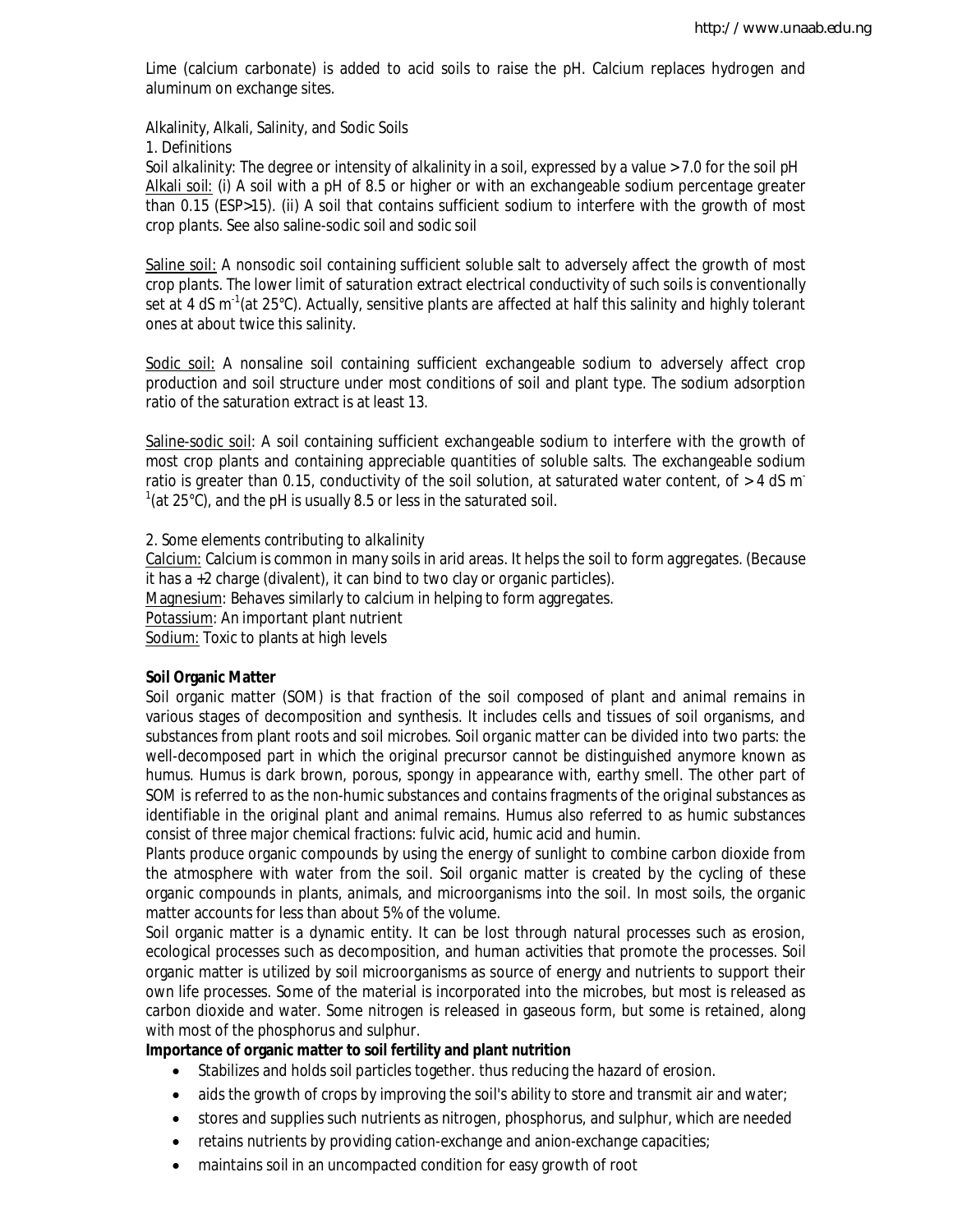# **Factor influencing level of soil organic matter**

The amount of soil organic matter is controlled by a balance between additions of plant and animal materials and losses by decomposition. Both additions and losses are very strongly controlled by management activities. The amount of water available for plant growth is the primary factor controlling the production of plant materials. Other major controls are air temperature and soil fertility. Salinity and chemical toxicities can also limit the production of plant biomass. Other controls are the intensity of sunlight, the content of carbon dioxide in the atmosphere, and relative humidity. The proportion of the total plant biomass that reaches the soil as a source of organic matter depends largely on the amounts consumed by mammals and insects, destroyed by fire. or produced and harvested for human use.

When soils are tilled, organic matter is decomposed faster because of changes in water, aeration, and temperature conditions. The amount of organic matter lost after clearing a wooded area or tilling native grassland varies according to the kind of soil. but most organic matter is lost within the first 10 years.

Rates of decomposition are very low at temperatures below 38 °F (4°C) but rise steadily with increasing temperature to at least 102 or: (40°C) and with water content until air becomes limiting. Losses are higher with aerobic decomposition (with oxygen) than with anaerobic decomposition (under waterlogged conditions).

Available nitrogen either in the organic matter or from external sources (such as fertilizer application) also promotes organic matter decomposition.

Organic matter level in the soil can be decreased by such management and agricultural practices that leads to decrease the production of plant materials as

- replacing perennial vegetation with short-season vegetation,
- replacing mixed vegetation with monoculture crops,
- introducing more aggressive but less productive species,
- using cultivars with high harvest indices,
- Increasing the use of bare fallow.
- As well as those those that decrease the supply of organic materials such
- burning forest, range, or crop residues,
- over-grazing,
- removing plant products

### **Maintenance of soil organic matter**

Soil organic matter level can be maintained or build up through activities that lead to increase in primary production of plant materials, addition of organic materials to the soil, and reduction in the rate of organic matter decomposition or loss.

Activities that lead to increase in production of plant materials include:

- *irrigation*,
- judicious us of fertilizer to increase plant biomass production,
- planting of cover crops
- improved vegetative stands,
- introduction of plants that produce more biomass,
- reforestation,
- restoration of grasslands.

Level of organic materials returned into the soil can be increased by

- controlled grazing rather than by harvesting,
- applying animal manure or other carbon-rich wastes,
- applying plant materials from other areas.

Loss of soil organic matter in the soil can be reduced through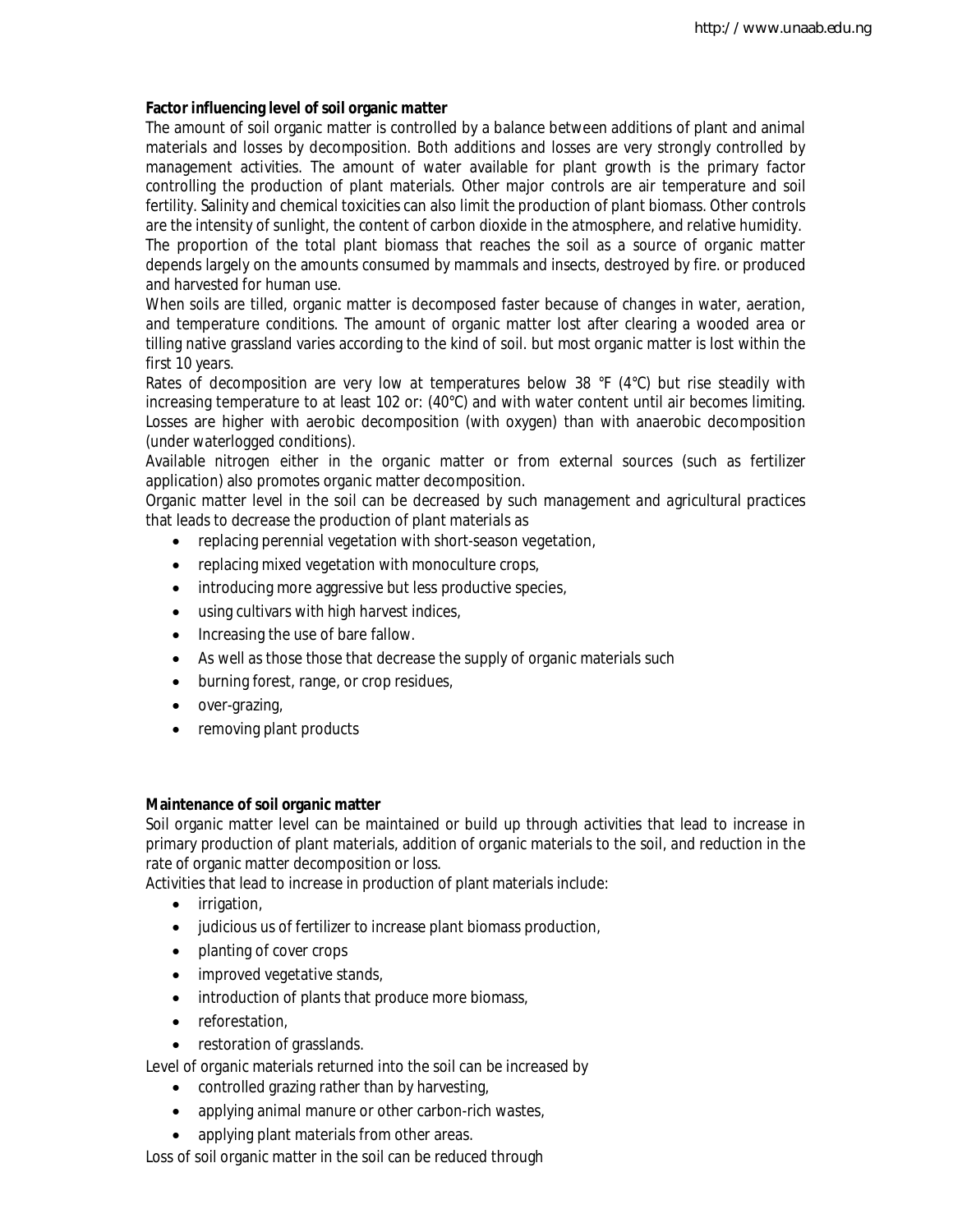- zero or minimum tillage,
- keeping the soil saturated with water (although this may cause other problems),
- keeping the soil cool with vegetative cover.
- protecting from fire.

#### **ESSENTIAL NUTRIENTS/ ELEMENTS**

Definition: They are elements needed by plants for growth and reproduction without which plants cannot complete their life cycle (Vegetative, Flowering and seed production). Criteria for nutrient essentiality:

- Plant cannot complete its life cycle without it
- The function of the element cannot be replaced by another element
- . The element is directly involved in the plant's growth and reproduction

Essential elements include the following:

• Carbon (C), Hydrogen (H), Oxygen (O)

(The above are considered to be non-mineral nutrients because they are derived from air and water)

- Nitrogen (N), Phosphorus (P), Potassium (K), Calcium (Ca), Magnesium (Mg), Sulfur (S) (These are considered as mineral elements because they are derived from soils and minerals, they are also known as macronutrients because they are required by plants in large quantity).
- Iron (Fe), Manganese (Mn), Zinc (Zn), Copper (Cu), Nickel (Ni), Boron (B), Molybdenum (Mo) Chlorine (Cl) Cobalt (Co)

(These are mineral elements and known as micronutrients because they are required in minute quantities by plants)

| Element                                        | Source of supply |
|------------------------------------------------|------------------|
| C                                              | Air              |
| Н                                              | Air/Water        |
| $\Omega$                                       | Air/Water        |
| N                                              | Air/Soil         |
| P, K, Ca, Mg, S, B, Cl, Cu, Fe, Mn, Mo, Ni, Zn | Soil             |

| Elements  | Available forms              |
|-----------|------------------------------|
| C         | CO <sub>2</sub>              |
| H         | $H_2O$                       |
| 0         | $H_2O$ , $CO_2$ , $O_2$      |
| N         | $NO3$ , $NH4$ <sup>+</sup>   |
| P         | $H_2PO_4$ , $HPO_4^2$        |
| K         | K+                           |
| S         | SO4 <sup>2</sup>             |
| Ca        | $Ca2+$                       |
| Mg        | $Mg^{2+}$                    |
| Fe        | $Fe^{2+}$ , $Fe^{3+}$        |
| Mn        | $Mn^{2+}$                    |
| B         | BO <sub>4</sub> <sup>2</sup> |
| Zn        | $Zn^{2+}$                    |
| Cu        | $Cu2+$                       |
| Mo        | $MOq^{2+}$                   |
| <b>CI</b> | CI <sup>-</sup>              |
| Ni        | $Ni2+$                       |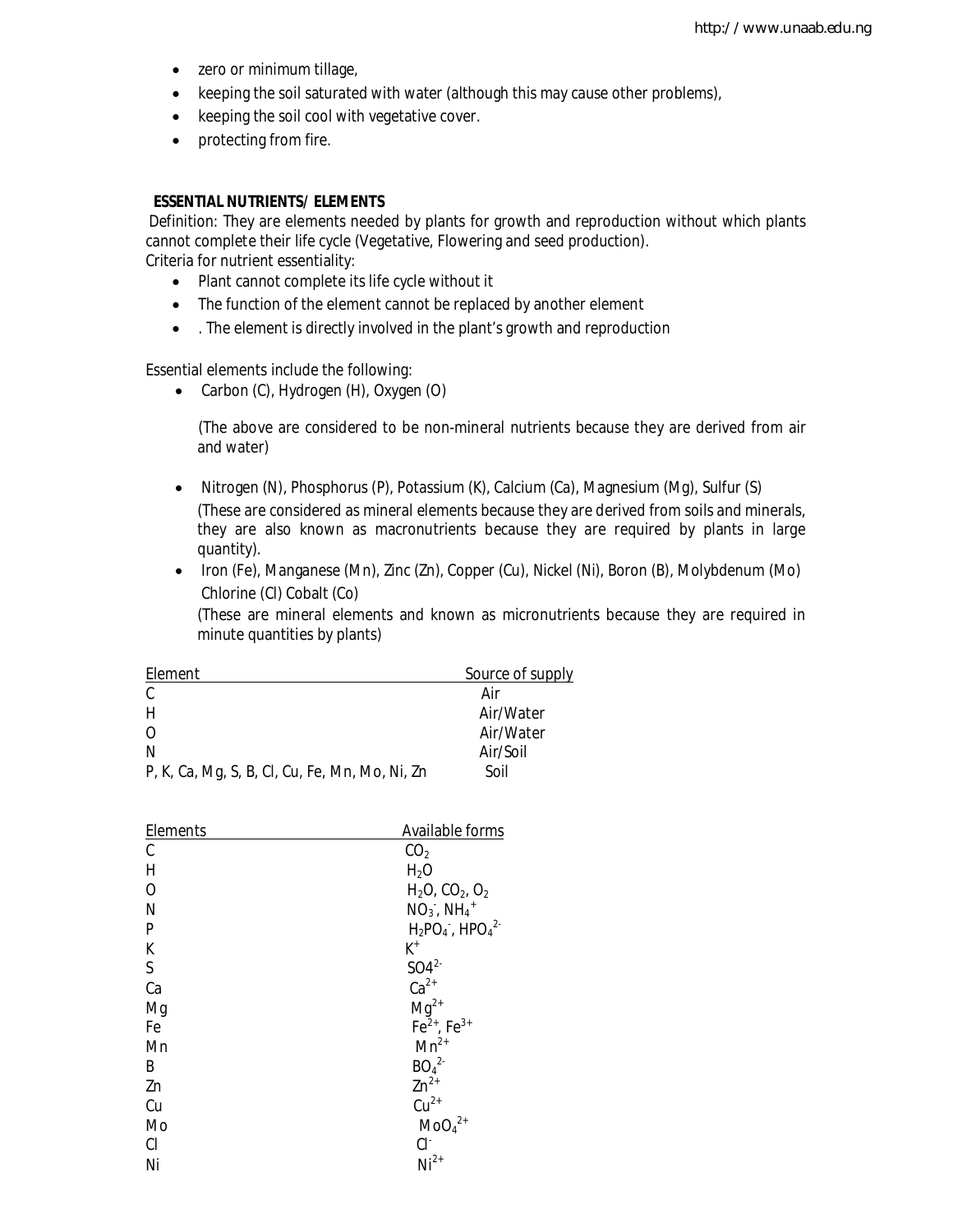| Physiological roles and deficiency symptoms of essential nutrients<br><b>Functions</b><br><b>Element</b> |                                                                                                                                                                                                                                             |                                                                                                                                                          |  |
|----------------------------------------------------------------------------------------------------------|---------------------------------------------------------------------------------------------------------------------------------------------------------------------------------------------------------------------------------------------|----------------------------------------------------------------------------------------------------------------------------------------------------------|--|
|                                                                                                          |                                                                                                                                                                                                                                             | <b>Deficiency symptoms</b>                                                                                                                               |  |
| Nitrogen                                                                                                 | Amino acid formation, plant growth and dev.<br>Enzymatic<br>reactions,<br>photosynthesis,<br>component of vitamins, Improves quality and<br>quantity of dry matter in leafy vegetables<br>and protein in grain crops                        | Stunted growth, chlorosis, lowering of<br>protein content of seeds and vegetables                                                                        |  |
| Phosphorus                                                                                               | Photosynthesis, respiration, energy storage<br>and transfer as ADP and ATP; DPN and TPN,<br>increases resistant to diseases, part of RNA<br>and DNA, aids roots dev., flower initiation,<br>seed and fruit development                      | Dark to blue green coloration of leaves<br>purpling of leaves and stems under severe<br>deficiency, delayed maturity, poor seed and<br>fruit development |  |
| Potassium                                                                                                | Enzyme activator, promotes metabolism,<br>Regulates plants use of water, photosynthesis<br>Regulates plants use of water, maintains the<br>balance of electrical charges at the site of ATP<br>production, promotes translocation of sugars | Chlorosis along the edges of leaves, slow<br>and stunted plant growth, weak stems,<br>lodging                                                            |  |
| Calcium                                                                                                  | Cell wall membrane formation, maintains cell<br>integrity and membrane permeability.<br>Acts as detoxifying agent by neutralizing<br>organic acids in plants, reduces soil acidity<br>when limed.                                           | Growing tips of roots and leaves turn<br>brown and die, sticking together of newly<br>emerging leaves at the margins.                                    |  |
| Magnesium                                                                                                | Major constituent of chlorophyll molecule,<br>assists the movement of sugar within the<br>plant                                                                                                                                             | Interveinal chlorosis, premature leaf drop                                                                                                               |  |
| Sulfur                                                                                                   | Plant protein formation, metabolism of B<br>biotin<br>thiamine,<br>vitamins,<br>and<br>seed<br>production, aids in seed formation.                                                                                                          | Chlorosis, stiff, thin and woody plant stems                                                                                                             |  |
| <b>Boron</b>                                                                                             | Pollen germination and growth of pollen tube                                                                                                                                                                                                | growth,<br>Stunted<br>leaves<br>tend<br>to<br>be<br>thickened, may curl and become brittle                                                               |  |
| Copper                                                                                                   | Photosynthesis, part of chloroplast protein,<br>plastocyanin, which part of the electron<br>transport chain                                                                                                                                 | Distortion of younger leaves, necrosis of<br>apical meristem, multiple sprouting at the<br>growing tips of trees                                         |  |
| Chlorine                                                                                                 | Photosynthesis,<br>osmotic<br>increases<br>cell<br>pressure and water content of plant tissues                                                                                                                                              | Chlorosis, plant wilting                                                                                                                                 |  |
| Iron                                                                                                     | Photosynthesis and respiration, nitrate and<br>sulfate reduction                                                                                                                                                                            | Interveinal chlorosis                                                                                                                                    |  |
| Manganese                                                                                                | Involved in oxidation reduction processes,<br>activates several metabolic functions                                                                                                                                                         | Marsh spots in legumes                                                                                                                                   |  |
| Molybdenum                                                                                               | Required by some soil organisms for N<br>fixation in soils                                                                                                                                                                                  | Chlorosis, stunted plant, leave margins roll<br>inwards                                                                                                  |  |
| Zinc                                                                                                     | Protein and RNA synthesis                                                                                                                                                                                                                   | Interveinal chlorosis, dropping of dead<br>tissue out of the chlorotic spots                                                                             |  |
| Nickel                                                                                                   | Nitrogen metabolism in legumes, stimulates<br>nodule weight and seed yield of soybeans                                                                                                                                                      | Accumulation of toxic levels of urea in leaf<br>tips                                                                                                     |  |

**Physiological roles and deficiency symptoms of essential nutrients**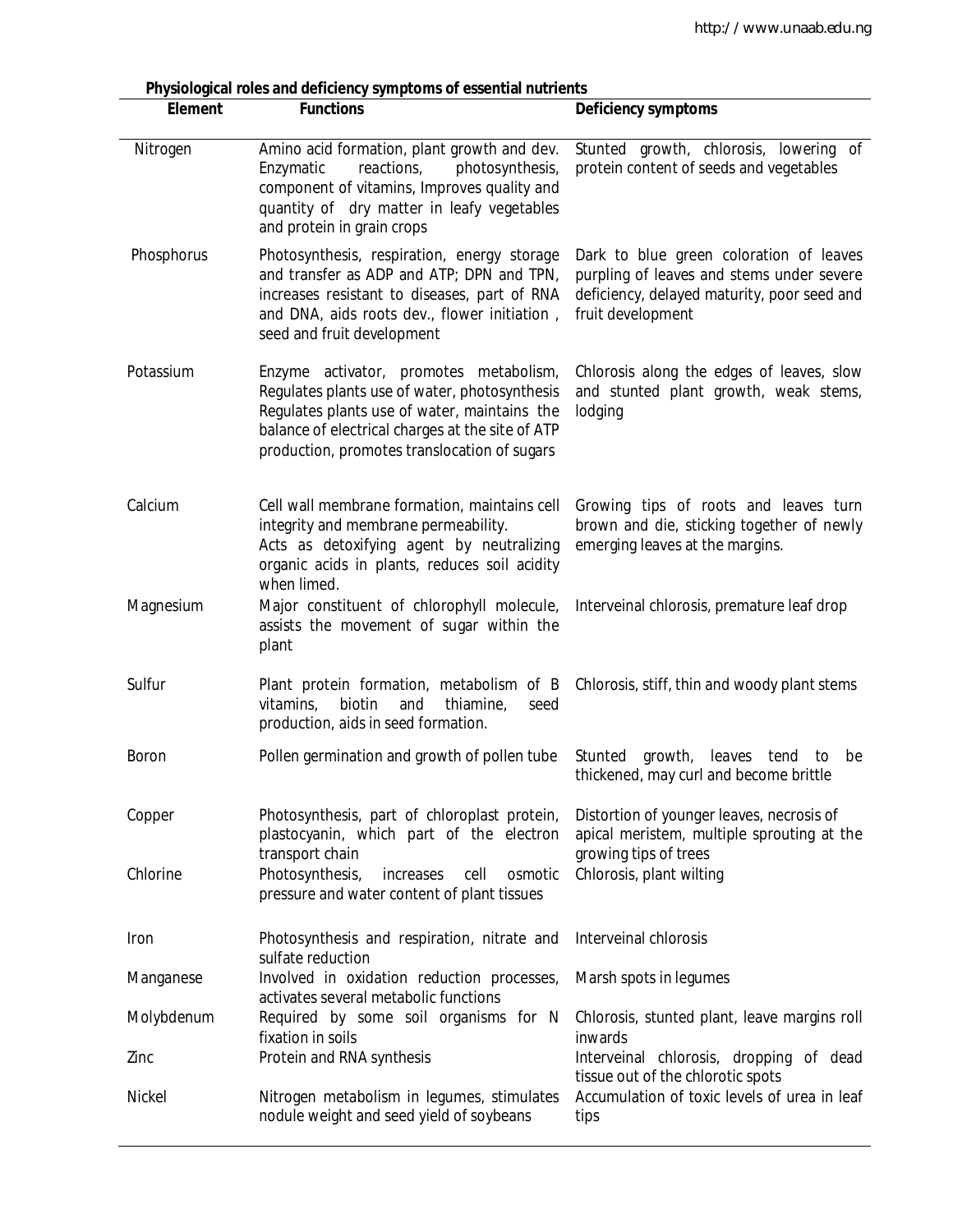## **FERTILIZERS**

 Definition: Fertilizer is any material, organic or inorganic, natural or synthetic, that furnishes to plants one or more of chemical elements essential for normal growth.

#### **Types of fertilizers:**

 Inorganic or chemical fertilizer: simple chemical compounds made in a factory Organic fertilizer: Composed of wastes and residues from animal life Organic fertilizers could be classified into Industrial and Non-Industrial organic fertilizers. Industrial Organic fertilizers include waste from brewery factories e.g. molasses, waste From tobacco companies e. g. tobacco leaves, waste from fruit juice and meat canning industries e. g. orange or fruit peelings, bones hooves, blood. It also includes sawdust from sawmills.

 Non- Industrial Organic Fertilizers: These include cocoa pods, rice brans, bean pod, sorted town refuse, sewage and city wastes. Animal dung, human feaces and urine are also included. The difference between organic and inorganic fertilizers lies in the fact that inorganic fertilizers consist of relatively simple chemical compounds of known composition, they are nutritionally more concentrated and they release their nutrients immediately they are applied to the soil provided there is adequate moisture while organic fertilizers are slowly mineralized, add organic matter to the soil, they are rich in water and carbon compounds.

#### **Common fertilizer terms:**

*Fertilizer Grade*; Nutrient content expressed in weight percentages of N, P<sub>2</sub>O<sub>5</sub>, and K<sub>2</sub>O in the order: N-P-K

 *Straight Fertilizer:* Fertilizer containing only one nutrient

*Compound Fertilizer*: Fertilizer containing two or more nutrients

 *Granular Fertilizer*: Fertilizer in form of particles sized between an upper and lower limit *Nongranular (powdered) Fertilizer*: Fertilizers containing fine particles, usually with some upper limits such as 3 mm but no lower limit.

 *Fillers:* These are materials which may or may not possess any manorial value added to compound fertilizers to make up the weight required to get them conform to a predetermined Specification in terms of percentages of the active ingredient. Examples of materials used as fillers in the past were fine river sand, powdered charcoal and kaolin while gypsum, dolomite and dried poultry manure have been more recently used.

 Bulk-Blend Fertilizer or Blended Fertilizer: This refers to two or more fertilizers of similar size mixed together to form a compound fertilizer.

 Coated Fertilizer: Granular fertilizer coated with a thin layer of some substances such as clay to prevent caking or to control dissolution rate.

 Liquid or fluid fertilizer: This term is used for fertilizers wholly or partially in solution that can be handled as a liquid. This includes clear liquid and liquids containing solids in suspension.

Examples of N supplying fertilizers:

Carrier  $\%N$ 

Urea  $[(NH<sub>2</sub>)<sub>2</sub>CO]$  46

Ammonium nitrate  $(NH_4NO_3)$  32- 34.5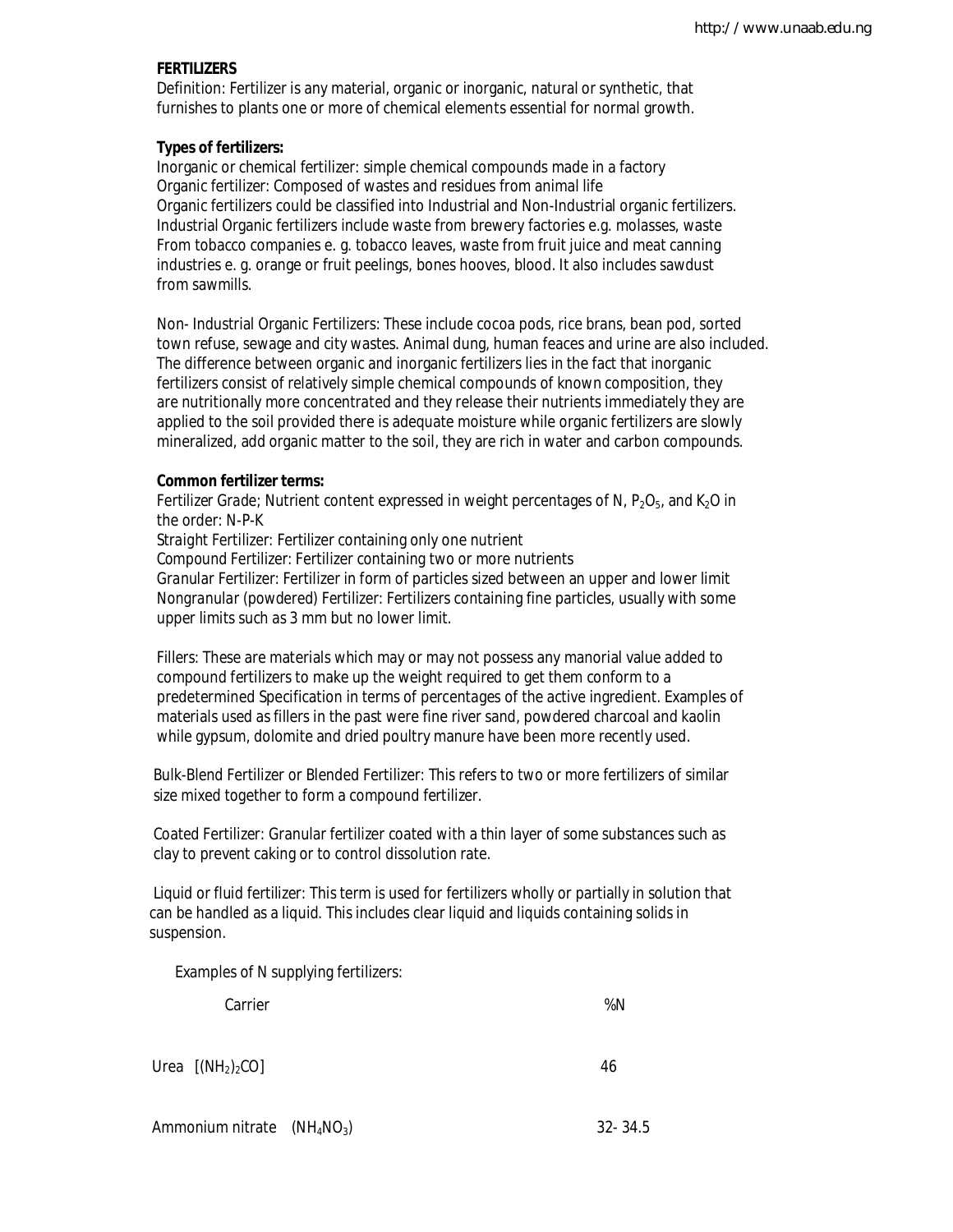# Examples of P supplying fertilizers:

| Carrier                     |       |                                      | %P      | % $P_2O_5$ |    |
|-----------------------------|-------|--------------------------------------|---------|------------|----|
| Triple<br>$[Ca(H_2PO_4)_2]$ | Super | Phosphate                            | 20      | 45         |    |
| Potassium<br>$(K_2HPO_4)$   |       | Phosphate                            | 18      | 41         |    |
|                             |       | Examples of K supplying fertilizers: |         |            |    |
| Carrier                     |       |                                      | % $K2O$ | % K        |    |
| Muriate of Potash (KCI)     |       |                                      | 60      |            | 50 |
| Potassium nitrate           |       | (KNO <sub>3</sub> )                  | 44      |            | 37 |

# **Conversion table for some fertilizer nutrients**

| <b>To Convert</b> | <b>Multiply by</b> |
|-------------------|--------------------|
|                   |                    |
| P to $P_2O_5$     | 2.2915             |
| $P_2O_5$ to P     | 0.4364             |
| K to $K_2O$       | 1.2047             |
| $K2O$ to K        | 0.8301             |

Fertilizer rate: The quantity of fertilizer that should be applied per unit area of farm land for a given crop.

Example of fertilizer rate calculation:

Calculate the quantity of Urea, Triple Super \_Phosphate (TSP) and Muriate of Potash (MOP) needed to supply 20 kg N/ha, 15 kg P/ha and 30 kg K/ha.

| Urea: 46kg N would be supplied by 100 kg urea | 20 kg N would be supplied by $100/46$ x 20 = 43.48 kg Urea/ha                                                                     |
|-----------------------------------------------|-----------------------------------------------------------------------------------------------------------------------------------|
| Triple Superphosphate:                        | 20 kg P would be supplied by 100 kg TSP                                                                                           |
|                                               | 15 kg P would be supplied by 100/20 x 15 = 75 kg TSP/ha                                                                           |
| Muriate of Potash:                            | 50 kg K would be supplied by 100 kg MOP                                                                                           |
|                                               | 30 kg K would be supplied by $100/50$ x 30 = 60 kg MOP/ha                                                                         |
| Fertilizer Manufacture:                       |                                                                                                                                   |
|                                               | Ammonia production is the first step in the manufacture of most nitrogen fertilizers.                                             |
| Ammonia manufacture                           |                                                                                                                                   |
|                                               | <i>Chemical Characteristics:</i> Ammonia contains 82% nitrogen by weight and is 99% $NH_3$ , it is                                |
| N content                                     | 82%                                                                                                                               |
| NH3 content                                   | 99%                                                                                                                               |
| Urea                                          |                                                                                                                                   |
|                                               | Urea is manufactured using calcium cyanamide according to the following reaction:                                                 |
|                                               | CO (NH <sub>2</sub> ) <sub>2</sub> + H <sub>2</sub> O $\longrightarrow$ CO (NH <sub>2</sub> ) <sub>2</sub> + Ca (OH) <sub>2</sub> |
| Urea chemical characteristics                 |                                                                                                                                   |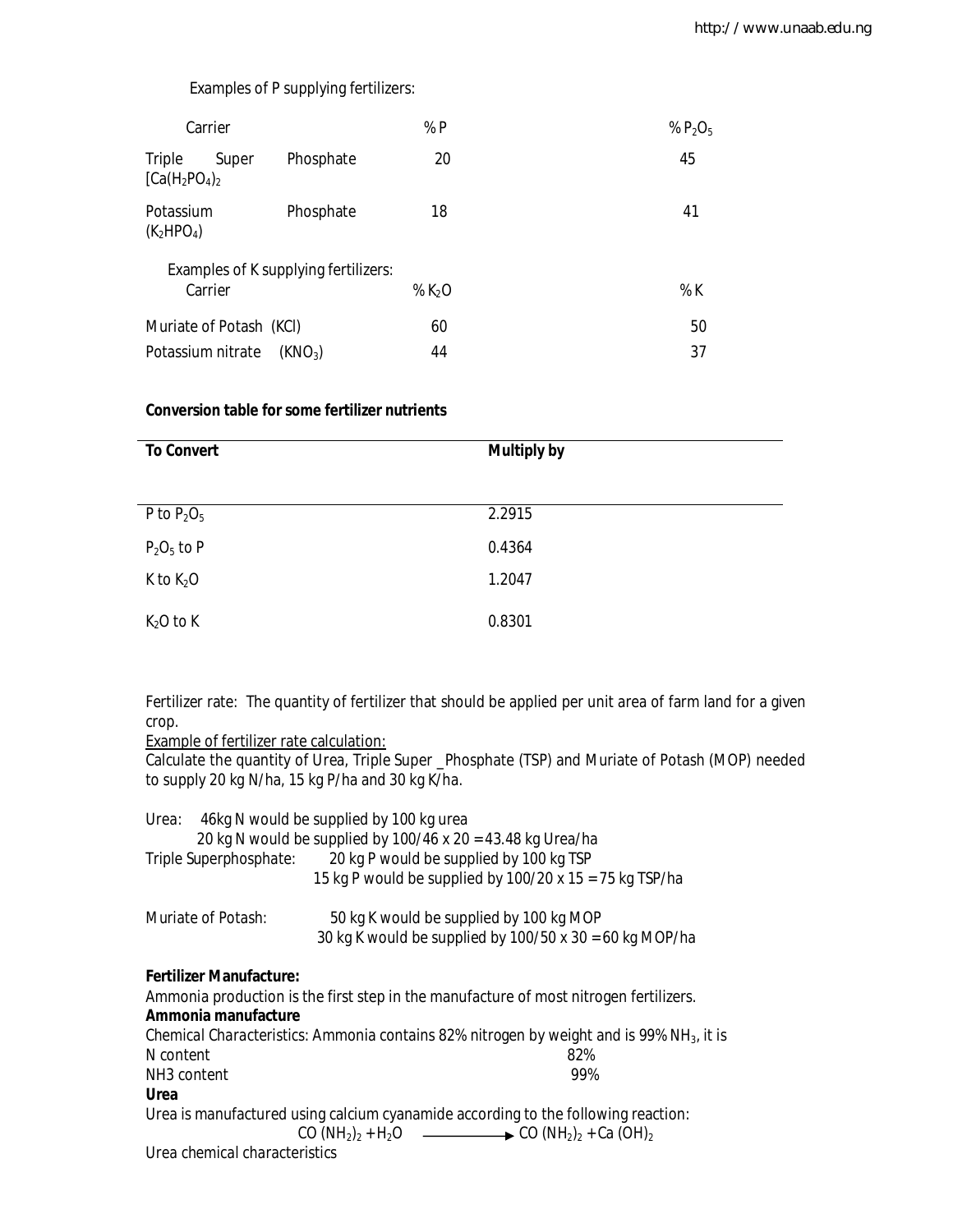| Color            | white               |
|------------------|---------------------|
| Nitrogen content | 46.6 %              |
| Molecular weight | 60.06               |
| Melting point    | $\Omega^{\circ}$ C. |

## **Manufacture of phosphate fertilizers**

 Phosphate rock and sulfuric acid are the two major raw materials for the manufacture of phosphate fertilizers

 Phosphate Rock: Commercial phosphate rock refers to any rock containing a high percentage of phosphate minerals that can be used for commercial purposes such as fertilizer manufacture and direct application to soil. The term usually applies to a product obtained by mining and beneficiation. Phosphate rocks which contain fluoroapatite as the primary and usually the only source of phosphorus are known as Apatitic phosphates while deposits in which the principal phosphate minerals are aluminous are known as Aluminous Phosphates.

## **Triple Super Phosphate (TSP) manufacture)**

The basic chemical reaction involved in the production of TSP is:  $Ca_{10}F_2(PO_4)_6 + 14H_3PO_4 + 10H_2O \longrightarrow 10Ca(H_2PO_4)_2.H_2O$  + 2HF (Fluoroapatite ) (Phosphoric acid) (Monocalcium (Hydrofluoric acid) phosphate) *Chemical Characteristics:*  Color Gray Odor Acid P content 20 %

# **Potash Fertilizers**

The principal potash evaporate minerals of commercial importance are:

Sylvinite , a mixture of potassium chloride and sodium chloride crystals. This is the easiest to process and is mined in very large quantities. Carnallite, a mixture of potassium chloride and magnesium chloride crystals. Kainite, a mixture of potassium chloride and magnesium. chloride crystals. About 95 % of all potash mined is used as fertilizers, the other 5 % is used in various industrial applications.

Potassium mineral deposits are usually the result of evaporation of water from landlocked seas that have become separated from the main oceanic body and from which the contained salts have gradually precipitated.

### **Potassium Chloride manufacture**

Potash is very largely extracted or mined from underground deposits of sylvinite, primarily

mixed crystals of potassium chloride and sodium chloride using either shaft or solution mining method. Mined sylvinite is later beneficiated or refined using any of the three principal methods namely: flotation, heavy-media separation and solution-crystallization methods.

Flotation is a method of floating off either the potassium chloride or the sodium chloride on a froth. Flotation of potassium chloride is the preferred commercial method.

Heavy media beneficiation utilizes the difference in specific gravity of sylvite (KCl) and halite (NaCl). Halite is more dense, therefore, in a liquid of intermediate specific gravity, halite will sink and sylvite will float.

Solution-Crystallization-Dissolution process is based on the solubilities of NaCl and KCl in hot and cold water, the solubility of NaCl decreases slightly as temperature increases. Thus when a brine that is saturated with both NaCl and KCl at 20ºC is heated to 100ºC, it is capable of dissolving substantial amounts of KCl but no NaCl. The KCl is then dried and marketed in several grades.

| Chemical Characteristics |      |
|--------------------------|------|
| Potassium content:       | 50%  |
| Solubility in water      | Hiah |
| Chlorine content:        | 47 % |

### **Methods of fertilizer application**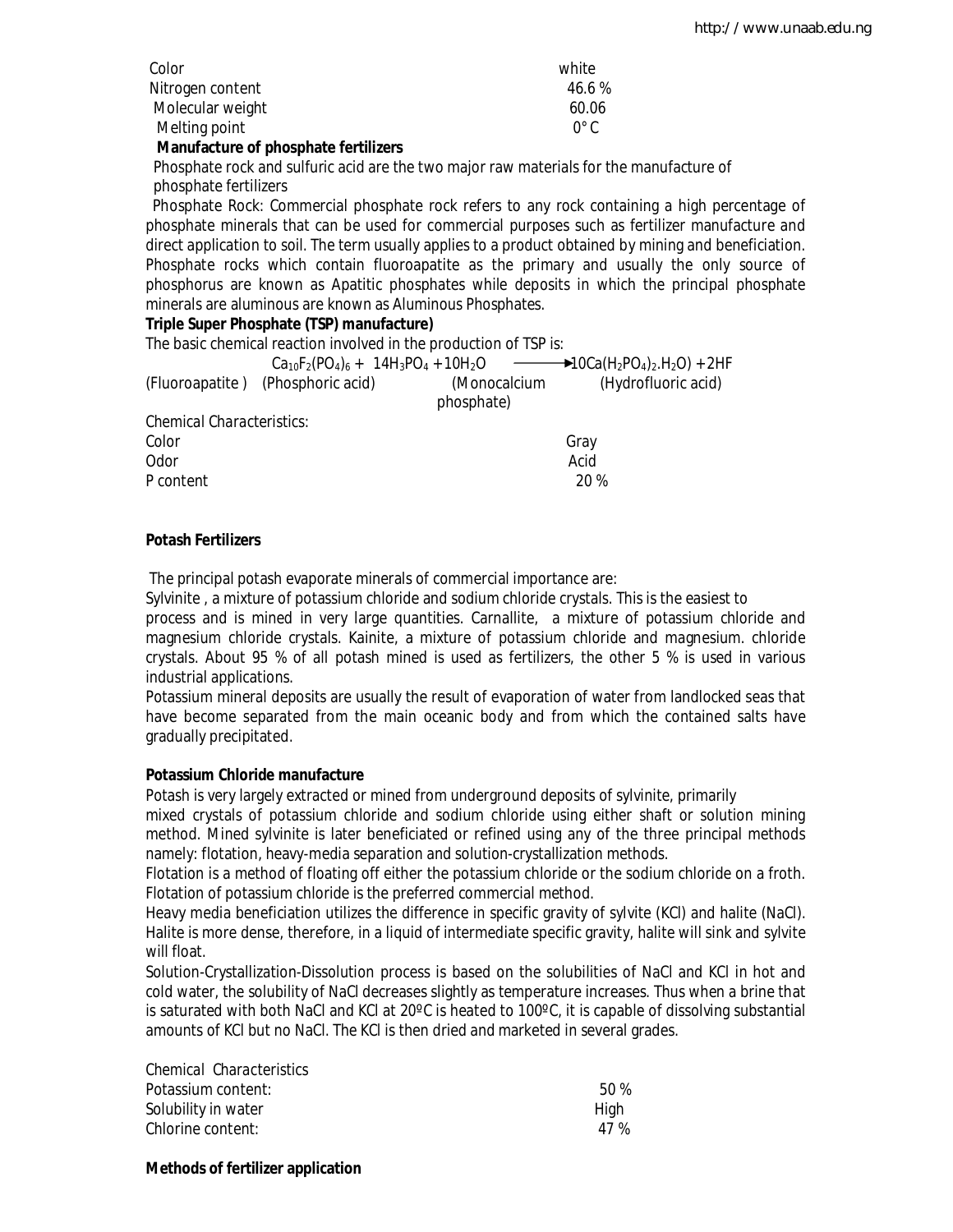There are three general methods of fertilizer application;

*Broadcasting* – Uniform fertilizer application over the whole cropped field

*Placement* – Inserting, drilling or placing fertilizer below the soil surface

*Row, band or side dressing*- applied to the sides in a band, usually 5 to 10 cm to the side and about 5 cm deep

*Ring application*- applied round the plant in form of a ring

*Spot application*: Similar to ring application, but in addition, holes are made in a ring form round the crop

*Top dressing*- application of fertilizer after crop emergence

*Foliar application*: Application of fertilizer solution on leaves of growing plants by spraying

## **CROP GROWTH**

## **What is crop growth?**

Growth can be defined as the progressive development of an organism. Crop growth is a complex process whereby different organs such as leaves, roots, stems, flower, fruits and grains develop, grow and die in overlapping sequences.

## **Is crop growth different from crop development?**

Crop growth can be defined as the increase in size of a plant. The increase may be expressed in terms of dry weight or dimensions such as height or diameter.

Plant development is the progress of a plant from germination to maturity through a series of stages which in many crops are often well defined.

## **Exercise:**

How is crop growth and development expressed?

## **Factors affecting crop growth and yield**

Crop growth are affected by various factor which can be categorised into two

Genetic factors which concern primarily the inherent capability of a given crop to give high yield and desirable characteristics.

Environmental factors which concern all the external conditions that influence crop growth. It could be climatic, edaphic or human factors.

- The major environmental factors affecting crop growth are
- Sunlight/radiant energy
- Adequate supply of plant nutrients
- Adequate supply of moisture
- Availability of oxygen and carbondioxide
- Favourable temperature
- Favourable soil reaction
- Absence of toxic substances
- Soil structure and composition of soil air
- Biotic factors
- Human factors

### **Crop growth response to soil nutrient**

Plant growth is a function of various environmental or growth factors and may be expressed as

 $G = f(x_1, x_2, x_3, ..., x_n)$ 

where G = measure of growth and  $x_1$ ,  $x_2$ ,  $x_3$ , ...... $x_n$  = various growth factors

### **Understanding Liebig's Law of the minimum**

A German scientist named Liebig proposed a *law of the minimum* stating that plant growth is proportional to the amount available of the most limiting plant nutrient. It means that the addition of each successive increment of a growth factor results in an increase in growth. Maximum yield is obtained when all factors are supplied in adequate or optimum amount.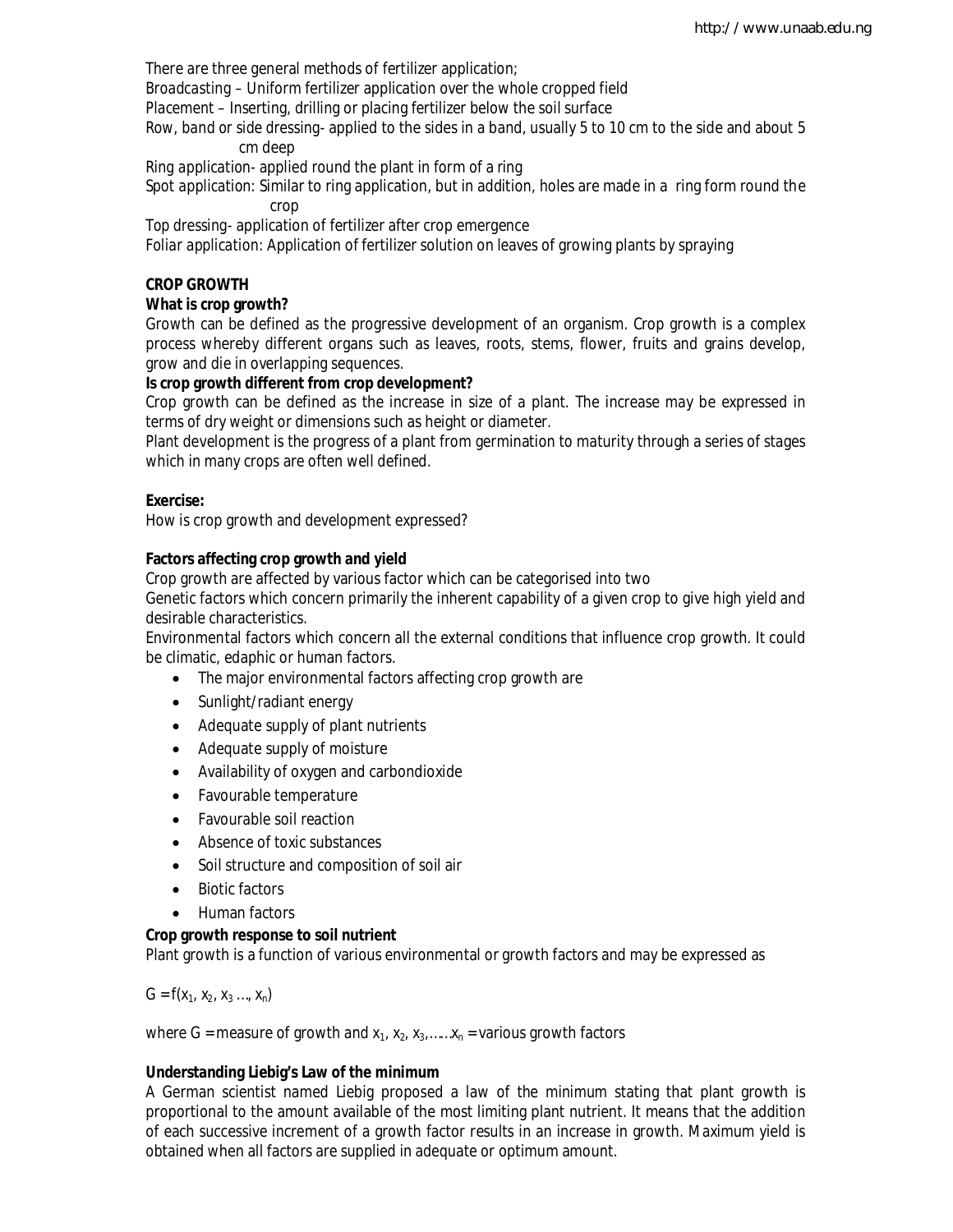## **…… And Mitscherlich's Law of diminishing return**

Another German scientist, Eilhart Mitscherlich concluded that plant growth response to a limiting element is not proportional as Liebig proposed but rather follow a law of diminishing return. He developed an equation to express this law mathematically:

# *dy/dx* = *k*(Y –*y*)

where *dy* is the yield increase resulting from a small addition *dx* of the limiting factor, k is a constant for a particular crop and growth factor, Y is the maximum possible yield and y is the yield under the actual condition.

The simplest interpretation of this equation is that yield improvement resulting from any additional unit of fertilizer or nutrient is proportional to the remaining possible improvement.

It means that each additional unit of fertilizer gives slightly smaller benefit than the previous unit.

# **Exercise**

Compare Liebig's law of the minimum and Mitscherlich's law of diminishing return

# **Crop growth modelling**

Models simulate or imitate the behaviour of a real crop by predicting the growth of its components, such as leaves, roots, stems and grains.

A crop growth simulation model not only predicts the final state of total biomass or harvestable yield, but also contains quantitative information about major processes involved in the growth and development of a plant.

Computer technology has made growth modelling easier

Some of the modern growth models like DSSAT, ORYZA, APSIM, are developed to simulate crop growth and yield responses to scenarios of field management changes

Some of these models are applied to specific crop e.g. ORYZA is used for only rice while APSIM is used mostly for legumes such as drybeans, cowpea, pigeon pea and g/nut and also sweetpotatoes. Models are developed based on

the high-resolution sub-national agricultural statistics data

databases of region-wide field trials managed by agricultural research institutes, including CGIAR centers and FAO and NARs

# **Nutrient absorption for plant growth**

Absorption of nutrients refers to the transfer of the nutrient ions across the soil root interfaces into the plant cell.

Crops take their nutrients in the form of inorganic ions from the solution that surrounds soil particle and roots.

Factors such as genetic make up of a plant, root morphology and the environment influence nutrient absorption and transport in plants.

The process of nutrient absorption starts from the release of nutrient ions from the soil solid phase to solution and their movement to the root surfaces. The ions move from the root surface through membranes into the root system and from the root system to the whole plant system.

# **Movement of ions from soil to root surfaces**

Three mechanisms are recognized

# **Root interception (contact absorption):**

Root interception occurs as the plant roots grow through the soil mass encountering ions in soil solution and adsorbed ions on soil surfaces.

Nutrient absorption through this mechanism is, however, insignificant as most of the plant nutrients occur in the soil solutions.

**Mass flow**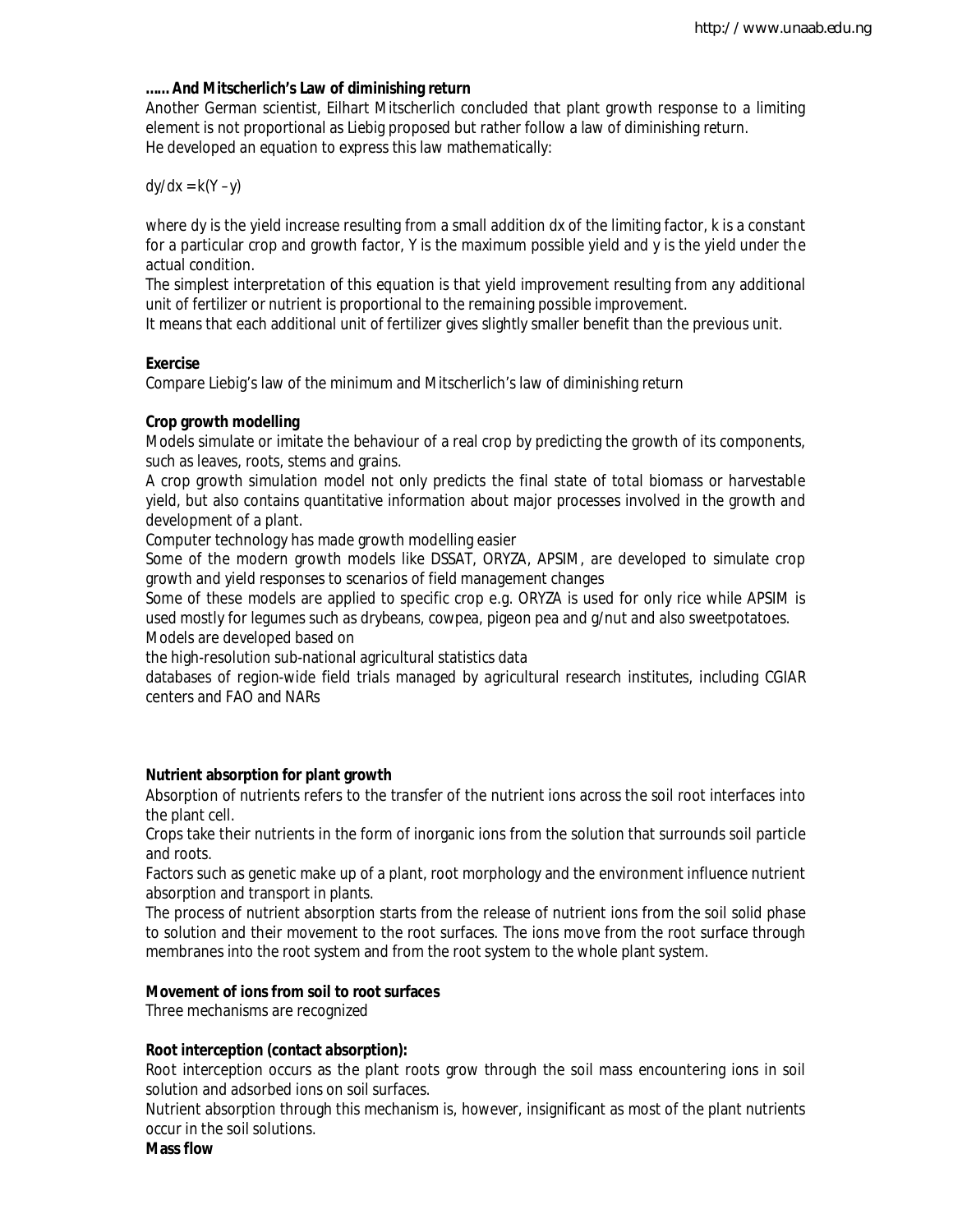Mass flow occurs as nutrient ions are transported in the flow of water to the root surface that results from transpirational water uptake by the plant.

Mass flow prevails for nutrients that are present in relatively high concentration such as Ca and Mg, and mobile nutrients such as NO3- and SO42- .

Movement of nutrient by mass flow is reduced at low temperature and low soil moisture content.

#### **Diffusion:**

Nutrient ions diffuse toward the roots when ion concentration at the root surfaces decreases as plant absorb nutrient, creating a nutrient concentration gradient.

Diffusion functions to alleviate the nutrient depletion that has occurred in the zone next to the root. Most P and K moves to the root by diffusion.

Diffusion acts in reverse (back diffusion) when the other two mechanisms deliver more than needed and increase the concentration near the root to a level above that of the rest of the soil.

#### **Movement of ions into the root system**

The movement of nutrient ions from root surface into the root can be described by two processes: Passive movement/transport

Active movement/transport

#### **Passive movement or transport of ions**

Passive transport of ions occurs in the outer or free spaces in the wall of epidermal and cortical cells of roots and is controlled by ion concentration (diffusion) and electrical (ion exchange) gradient.

The concentration of ions in the apparent free space is normally less than the bulk solution concentration and therefore, diffusion occurs with concentration gradient, from high to low concentration.

Passive transport is non-selective process and does not require energy from the metabolic activities of the plant.

### **Active movement or transport of ions**

Active transport of ions is the movement of an ion against its concentration gradient using energy i.e. when the cell uses energy to pump a solute across the membrane against a concentration gradient.

The process of nutrient entry known as ion-carrier mechanism or carrier theory involves a metabolically produced substance (carriers) that combines with free ions. The ion-carrier complex can then cross membranes and other barriers not permeable to free ions and later dissociate to release ions into the inner space of the cell.

Active ion transport is selective process such that specific ions are transported across the plasmalemma by specific carrier mechanism.

#### **Organic manures and wastes**

Organic manures are materials largely of plant and animal origin in different states of decomposition that are added to soil to supply plant nutrients and improve soil physical properties. They are made from cattle dung, excreta of other animals, rural and urban composts, other animal wastes, crop residues, green manures and industrial organic wastes such as paper and sugar industries and sewage sludge. Organic manures are rich in water and C compounds but poorer in plant nutrients than inorganic manures.

#### **Types of organic manures**

**Farm yard manure**: This is the wastes from mixed arable and livestock farming used to fertilise crops. It consists of animal excreta (cattle, goat and sheep dung and urine, poultry litters) mixed with bedding materials such as straw, wood chips, crop residues etc. Farm yard manure supplies both macro and micronutrients to plants. It varies in composition from location to location. However, on the average, it contains about 2% N, 0.4% P and 1.7% K.

**Crop residues**: These include plant parts (straw, stovers, roots) that remain on land after crop harvest.

**Compost manure**: This is made by accelerating the rate of humification of plant and animal residues by microorganisms in well aerated condition.